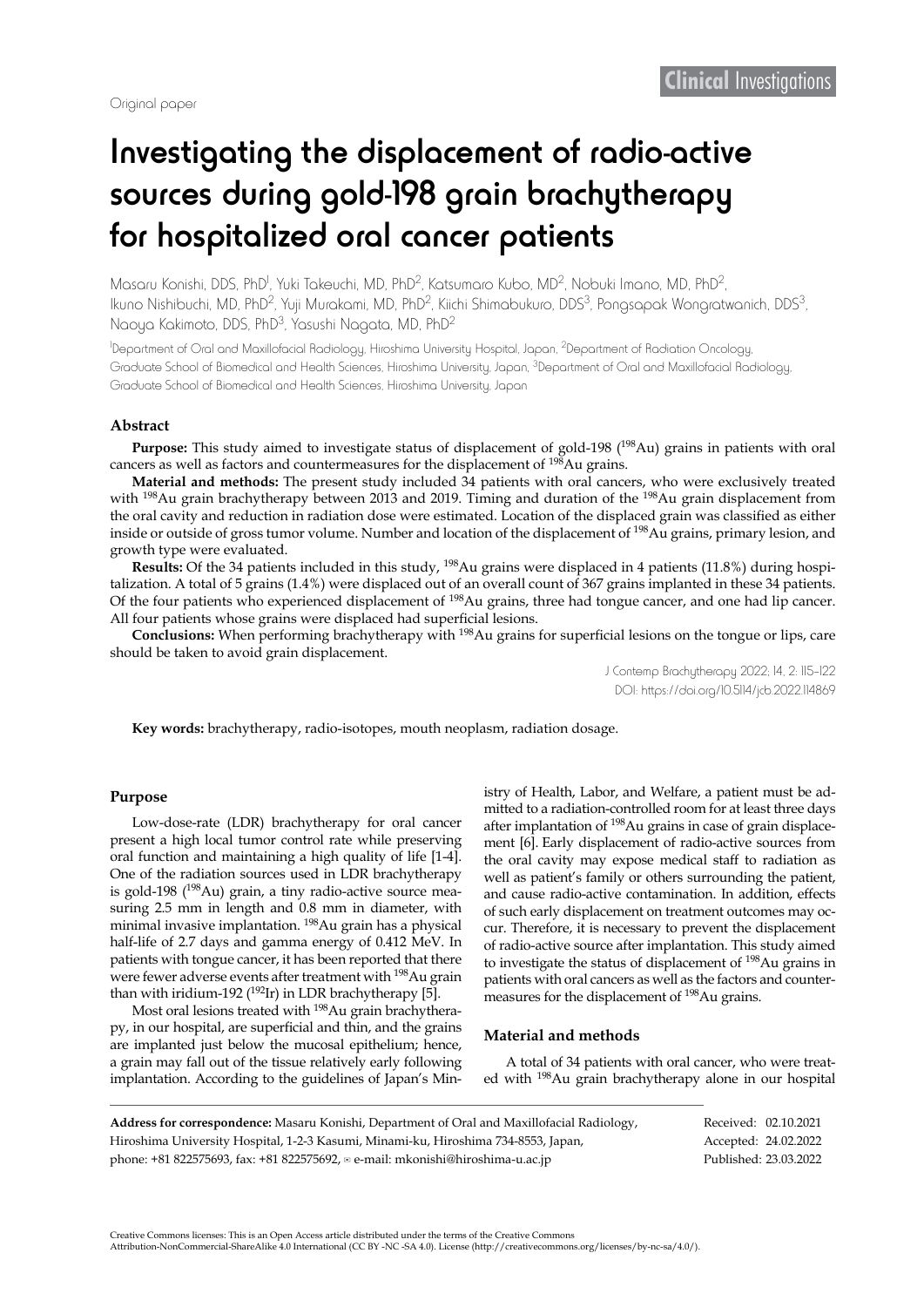between 2013 and 2019 were enrolled in this study. Baseline characteristics of the 34 patients are shown in Table 1. The distribution of primary lesions included the tongue (*n* = 22; 4 carcinomas *in situ*, 10 T1, 4 T2, 1 T3, 1 rT1, and 2 rT2), floor of the mouth (*n* = 7; 1 carcinoma *in situ*, 4 T1, and 2 T2), buccal mucosa (*n* = 4; 1 carcinoma *in situ*, 1 T1, and 2 T2), and upper lip (*n* = 1; 1 carcinoma *in situ*), and were classified according to the 2017 Union for International Cancer Control TNM classification [7]. Depending on the type of tumor growth, tumors were classified into the following three types: superficial, exophytic, and infiltrative. A tumor with superficial development grew on the outermost surface of the mucosa. For a tumor with exophytic growth, most of the tumor was located on the surface of the mucosa, and grew from the surface of mucosa outward. For a tumor with infiltrative growth, most of the tumor was located beneath the surface of the mucosa, with or without ulceration. None of the patients had cervical lymph node or distant metastasis at the start of 198Au grain brachytherapy.

The technique for 198Au grain implantation was as follows: the longest diameter of the lesion, which was equivalent to Lugol's staining-free area, was identified, and the grains were placed at equal intervals of 10 mm. They were placed approximately 5 mm behind the lesion's posterior margin and approximately 5 mm ahead of the lesion's anterior margin. Next, the grains were arranged at approximately 10 mm above and below radiation sources of the initial arrangement. Each grain was positioned at the apex of an equilateral triangle (Fig. 1). Based on this arrangement, additional grains were placed according to the lesion's shape.

| Characteristic                                       | Value          |
|------------------------------------------------------|----------------|
| Age (years), median (range)                          | 68.5 (34-89)   |
| Sex (male/female)                                    | 17/17          |
| Primary lesion                                       |                |
| Tongue                                               | 22             |
| Buccal mucosa                                        | $\overline{4}$ |
| Floor of the mouth                                   | 7              |
| Lip                                                  | 1              |
| Clinical T stage                                     |                |
| Tis                                                  | 7              |
| T1                                                   | 15             |
| T <sub>2</sub>                                       | 8              |
| T <sub>3</sub>                                       | 1              |
| rT1                                                  | $\mathbf{1}$   |
| rT2                                                  | $\mathfrak{D}$ |
| Maximum length (mm), median (range)                  | 24.5 (7-50)    |
| Thickness (mm), median (range)                       | $2.6(0.4-7)$   |
| Growth type                                          |                |
| Superficial                                          | 20             |
| Exophytic                                            | 3              |
| Infiltrative                                         | 11             |
| Number of implanted 198 Au grains,<br>median (range) | $10.5(4-17)$   |

Table 1. Baseline characteristics

198Au grains were implanted in the treatment room next to patient's radiation-controlled room. Implantation of 198Au grains in the oral cavity was confirmed using X-ray before the patient was allowed back to the radiation-controlled room. Subsequently, the treatment room was surveyed to ascertain that no displacement of 198Au grains occurred. Thereafter, radiographs were typically taken once or twice daily in the treatment room to confirm the presence of 198Au grains in the oral cavity. Each time, a radiation survey was conducted in the treatment and patient rooms to exclude the displacement of 198Au grain. In case grain displacement from the oral cavity was confirmed, we tried to locate it using a radiation survey meter in the patient's room and treatment room. If the displaced 198Au grain was not detected in the room, postero-anterior chest and abdominal X-rays were performed to identify possible ingestion or aspiration of <sup>198</sup>Au grain or its' hidden presence in the clothes or skin.

After 198Au grain implantation, all patients always wore a removable spacer made of dental silicon impression materials, including a lead plate with a 4 mm thickness. It was only removed at mealtimes and tooth brushing. A filter was placed in the sink outlet to prevent 198Au grains from being flushed down the drain during when teeth brushing. When a patient had difficulties swallowing saliva while wearing the spacer, the saliva was removed by spitting it into a tissue or using a suction tube. The saliva and tissues were stored in the patient's room until the patient left the hospital.

The patient could leave the isolation area according to the criteria prescribed by Japan's Ministry of Health, Labor, and Welfare. According to the criteria, residual radio-activity in the body should not exceed 700 MBq, equivalent dose-rate per centimeter at a point 1 m away from the patient's body surface should not exceed 40.3 μSv/h, and the patient must stay in the hospital for at least three days in case of 198Au grain displacement [6].

Permanent dose of 198Au grain brachytherapy was calculated using an X-ray image taken 24 hours after 198Au grain implantation. First, the treatment area was calculated based on X-ray image using the following formula:

## Treatment area (cm<sup>2</sup>) =  $\pi/4 \times$  area calculated using  $X$ -ray image (cm<sup>2</sup>).

According to the Manchester system (see Table 2) [8], radio-activity required to deliver 10 Gy to therapeutic



Fig. 1. Arrangement of <sup>198</sup>Au grains. The oval region shows the mucosal area without Lugol's staining, and squares represent 198Au grains. Each dotted line indicates an approximately 10 mm distance between grains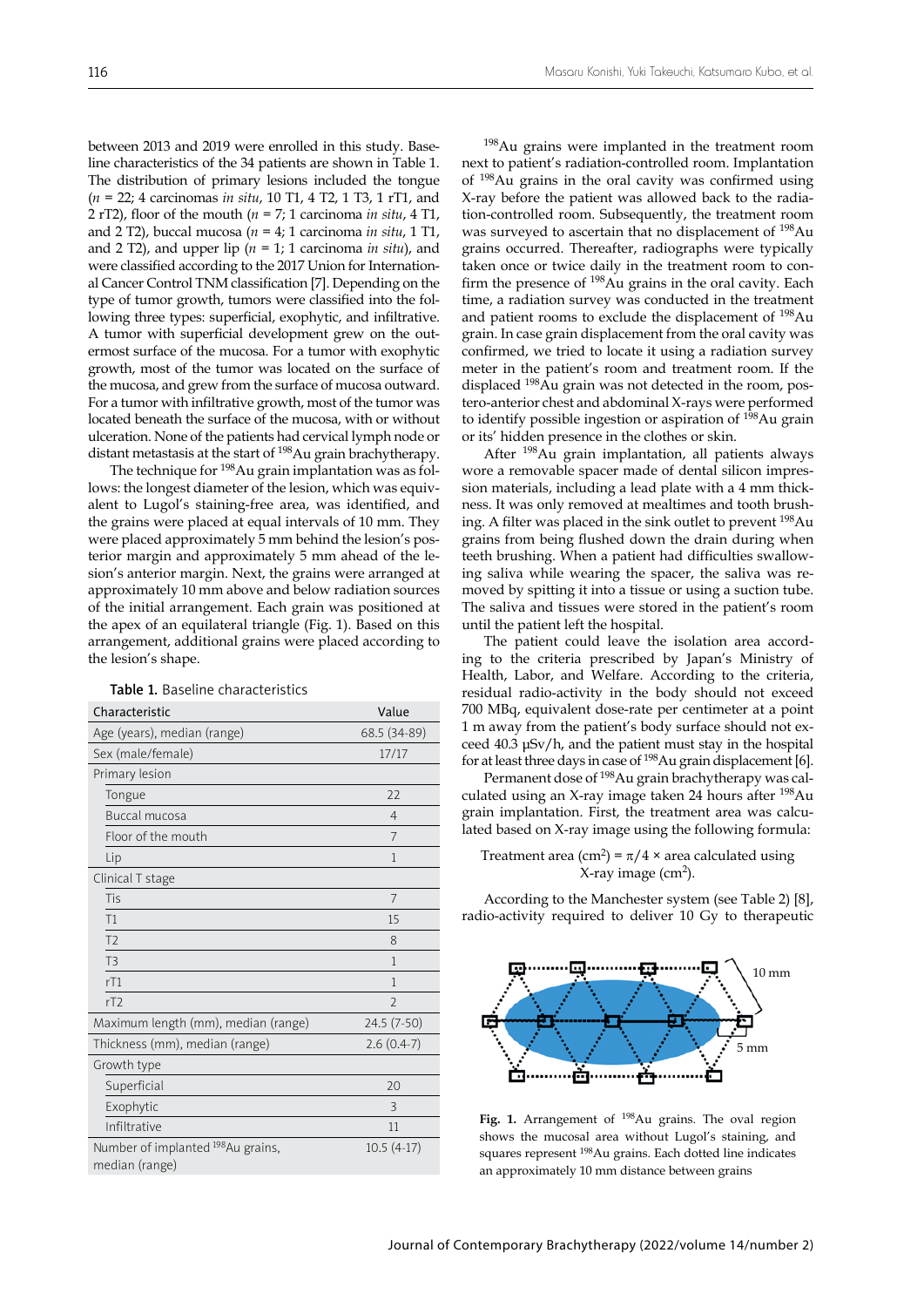area was calculated. This value was regarded as A. Next, permanent total dose was calculated as follows [9]:

Permanent total dose (Gy/∞) = activity/grain (MBq) × × number of grains/37 × 10/A,

with activity/grain representing the MBq value at  $198Au$ grain implantation, 37 representing 1 mCi = 37 MBq, and 10 representing 10 Gy.

Reduction rate in the radiation dose of a 198Au grain was estimated (see Fig. 2). Location of the displaced grain was classified as either inside or outside of gross tumor volume (GTV). We defined GTV as the region that was unstained with Lugol's solution.

Number and location of the displacement of 198Au grains, primary lesion, growth type, and treatment re sults were evaluated. Moreover, exposure dose for med ical personnel was determined using a semi-conductor pocket dosimeter attached to the chest of the medical per sonnel during the patient's hospitalization.

The study was approved by the (anonymized for review) University Ethics Committee (registration num ber anonymized for review), and was conducted in ac cordance with the Declaration of Helsinki. According to the University Ethics Committee guidelines, we obtained opt-out informed consent.

### **Results**

Of the 34 patients included in the study, 4 (11.8%) had at least one displacement of <sup>198</sup>Au grain during hospitalization. In terms of the number of radiation sources,

Area (cm<sup>2</sup>)  $226$ Ra (mg hr.)  $198$ Au (mCi [MBq]) 1 72 2.70 (100) 2 103 3.86 (143) 3 128 4.80 (178) 4 150 5.62 (208) 5 171 6.41 (237) 6 188 7.05 (261) 7 204 7.65 (283) 8 219 8.21 (304) 9 235 8.81(326) 10 250 9.38 (347)

| Table 2. Manchester system table [8] |  |  |  |
|--------------------------------------|--|--|--|
|--------------------------------------|--|--|--|





*1Estimated total dose (Gy/*∞*): total dose with complete displacement of 198Au grain from initial treatment, GTV – gross tumor volume* 

Estimated total dose (Gy/∞): total dose with complete displacement of <sup>198</sup>Au arain from initial treatment, GTV – aross tumor volume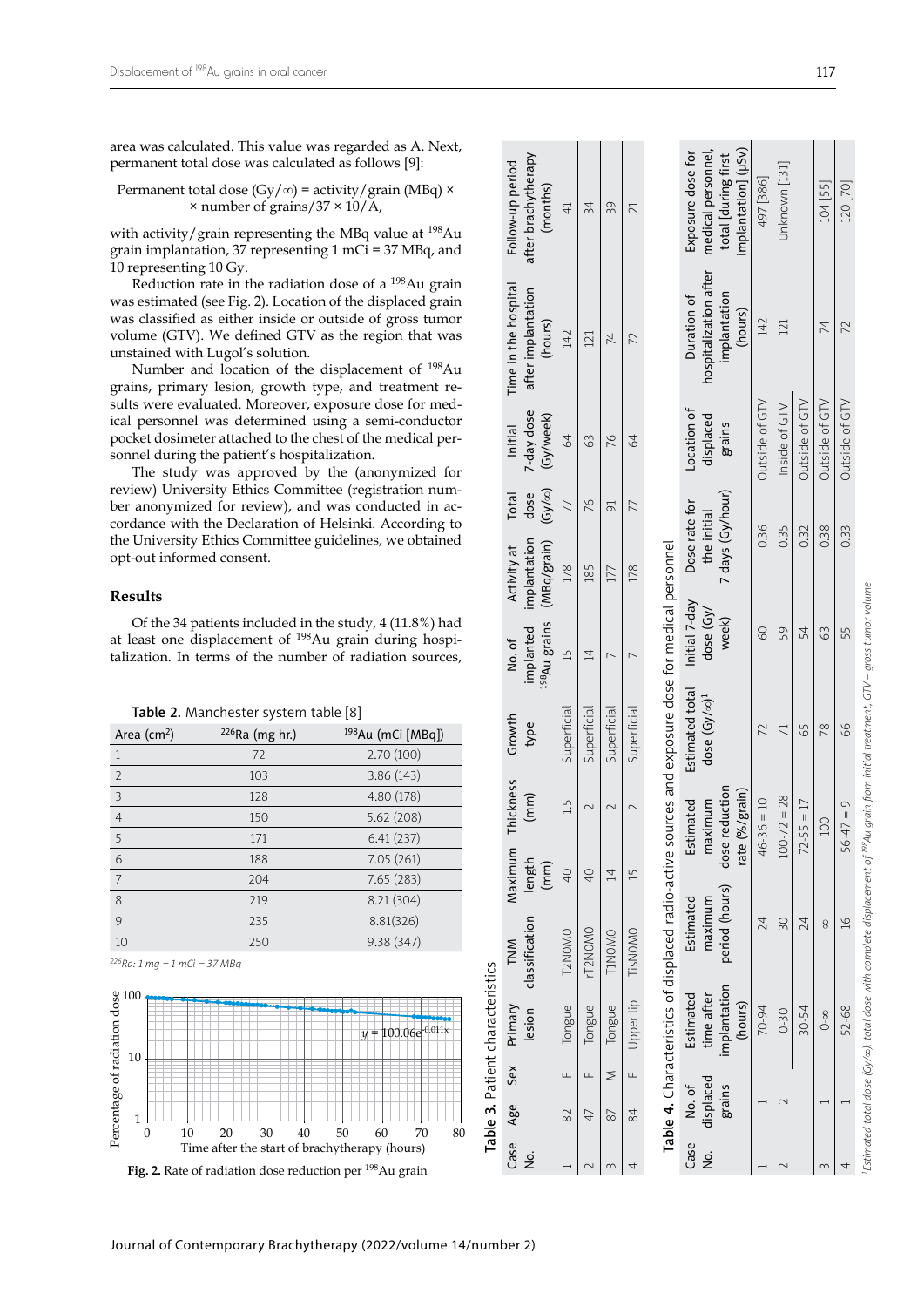367 grains were implanted in 34 patients, and 5 grains fell out of the oral cavity, resulting in a displacement rate of 1.4%.

The characteristics of the patients and displaced grains are shown in Tables 3 and 4. The displaced grains were located on the tongue ( $n = 4$ ) and upper lip ( $n = 1$ ; Fig. 3). Four of the five displaced grains were located outside GTV and one inside GTV (case number 2). There was no displacement of the grains implanted in the floor of the mouth or the buccal mucosa. Three of the four patients underwent re-implantation with a 198Au grain at the same location under local anesthesia. In these three cases, 198Au grains were found on the floor in the patient's room and were detected using radiation survey meters. Figure 4 shows a representative case of <sup>198</sup>Au grain re-implantation (case number 4). In this patient, seven 198Au grains were implanted for carcinoma in situ of the upper lip. One of the seven grains was displaced approximately 3 days after implantation (Fig. 4D). The patient's room was surveyed, and the displaced grain was found on the floor. After confirming the location of the displaced grain by radiography, it was disinfected and re-implanted in the same location (Fig. 4F).

One patient (case number 3) swallowed a grain, and it was detected in the abdomen (probably the stomach) on radiography (Fig. 5). In this case, the grain was not removed for re-implantation. Follow-up observation was conducted during hospitalization while monitoring the position of the swallowed grain on radiographs. We expected the 198Au grain to be passed out with fecal matter; hence, the patient's feces were stored in a container and surveyed or radiographed to confirm the discharge of the grain. However, during the hospitalization period, the  $198$ Au grain was not passed in the stool. At the next hospital visit, an abdominal X-ray did not detect the 198Au grain. Therefore, we assumed that it was spontaneously excreted in the stool following hospital discharge. The patient had no gastro-intestinal symptoms. In case number 3, the estimated time from the implantation of 198Au grains to the displacement ranged from 0 to 23 hours. The estimated maximum dose reduction rate was 100% per grain displacement.

Of the four patients with 198Au grain displacement, two were recurrence-free as well as without cervical lymph node and distant metastases during their respective follow-up periods (case numbers 1 and 4). One patient (case number 2) with tongue cancer had local recurrence and cervical lymph node metastasis at 8 and 38 months following 198Au grain brachytherapy, respectively. A recurrent tongue lesion developed in the area adjacent to the posterior margin of the primary lesion. The local recurrent tongue lesion and cervical lymph node metastasis were treated surgically and controlled during follow-up. Another patient with tongue cancer (case number 3) died 20 months after 198Au grain brachytherapy due to multiple distant metastases. In contrast, 2 of the 30 patients without 198Au grain displacement experienced local recurrence (6.7%).



**Fig. 3.** Location of displaced 198Au grains. **A-D**) The cases 1-4, respectively. Squares show positions of 198Au grains, and the circle indicates the missing <sup>198</sup>Au grain. Solid and dotted circles represent the positions of the first and second displaced <sup>198</sup>Au grains (**B**)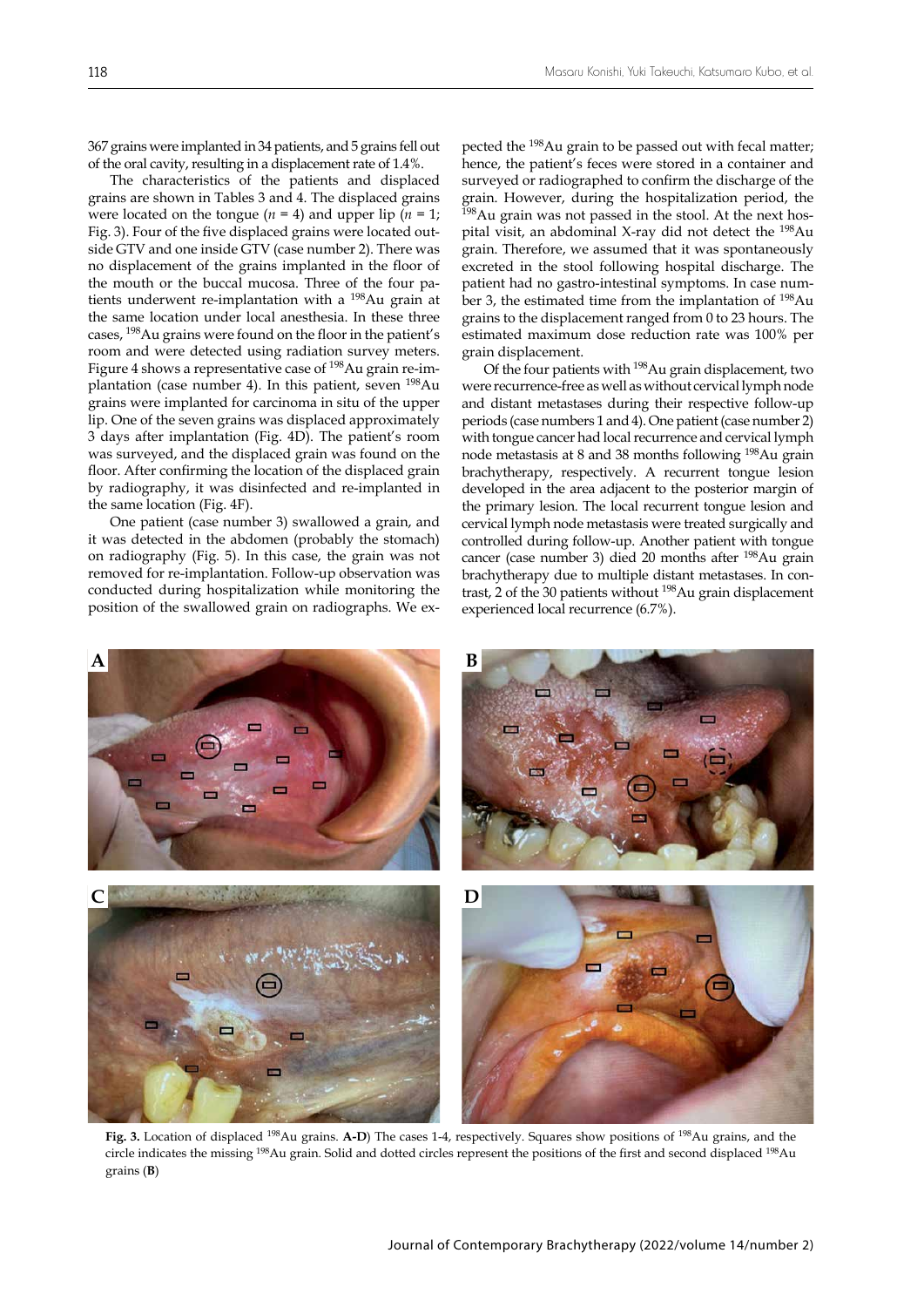

**Fig. 4.** Case number 4. **A-C**) Day 0, 1, and 2, respectively, after 198Au grain implantation. Day 0 represents the implantation day. **D**) Day 3 after 198Au grain implantation. The dotted square shows the estimated location of the displaced grain. **E**) Using a radiation survey meter, the displaced grain (arrow) was found on the floor of the patient's room. **F**) After re-implantation. The displaced grain was implanted in the same location (arrow)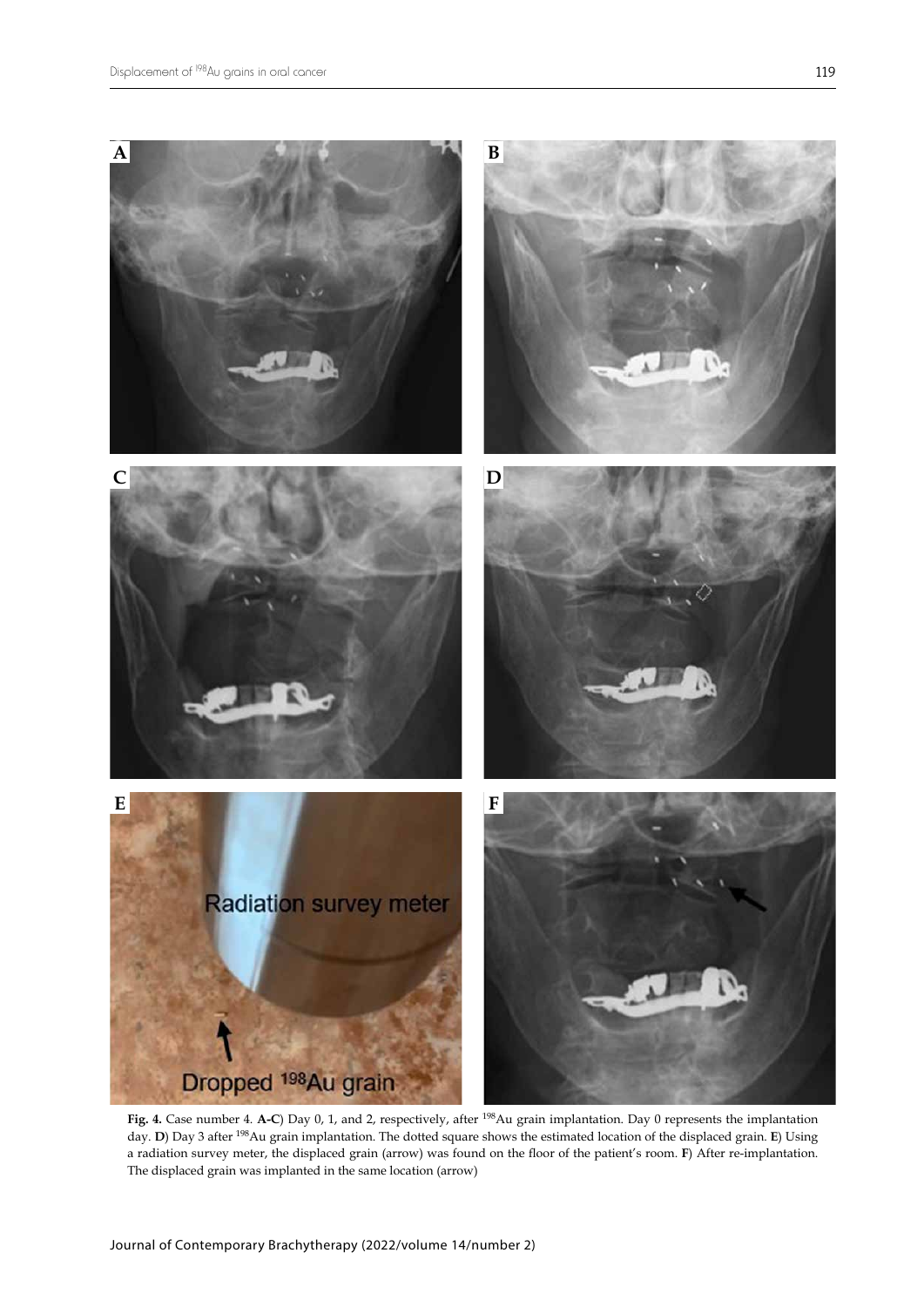

**Fig. 5.** Case number 3. **A**) The dotted square indicates the estimated location of the displaced grain. **B**) The 198Au grain (circle) was detected in the stomach

### **Discussion**

In the present study, we reviewed the current status of displacement of 198Au grains in patients with oral cancers, and evaluated the factors and countermeasures for it. Four of the 34 patients (11.8%) had at least one displaced 198Au grain during hospitalization. In terms of the number of radiation sources, 367 grains were implanted in 34 patients, and 5 grains fell out of the oral cavity, resulting in a displacement rate of 1.4%.

There are no reports on <sup>198</sup>Au grain displacement in oral cancer; however, seed migration and displacement in the treatment of prostate cancer have been mentioned. In prostate brachytherapy using 125I seeds, displacement of seeds occurs in 6.0-30.4% of patients and 0.13-0.84% of total implanted seeds [10-15]. In the current study, the displacement of seeds occurred in 11.8% of the patients and 1.4% of the total implanted seeds. Displacement rates of radio-active sources in previous studies were similar to those observed in this study. As brachytherapy for prostate cancer uses many radio-active sources, a dose reduction due to displacement of a few seeds may have insignificant influence on clinical outcome [14]. In contrast, as radio-active sources in 198Au grain brachytherapy in oral cancers are arranged in proportion to the size and shape of the lesion [9, 16, 17], the treatment effect may vary when one grain deviates from the scheduled position or is displaced. This may lead to recurrence depending on the location or timing of the displaced grain. However, if the possible <sup>198</sup>Au grain displacement was to be compensated by increasing the number of grains, the implantation of a larger number of grains may unnecessarily increase radiation exposure to surrounding normal tissues, and increase severity of complications. Therefore, implantation techniques should be re-considered to reduce displacement of 198Au grains.

An early 198Au grain displacement after implantation may be due to backflow in implantation route. To prevent this, the applicator insertion point should be approximately more than 10 mm away from the placement positions of the grains. The oral mucosal epithelium is thin, non-keratinized stratified squamous, and, unlike other gastro-intestinal mucosae, characterized by the absence of a muscularis mucosae [18]. A 198Au grain arranged at the periphery of a lesion is located just below the mucosal epithelium (the lamina propria and submucosa, which are relatively sparse tissues) [19]. Moreover, the tongue and lips are highly mobile, and the mucosal epithelium is easily injured by contact with the teeth or spacer, and is fragile due to influence of 198Au grain implantation. Therefore, it can be considered that a <sup>198</sup>Au grain located just below the mucosal epithelium may destroy the mucosal epithelium when the tongue or lip moves, and might fall-off from the mucosal surface. All cases of grain displacement occurred in either patients with tongue or lip cancers in the present study, and 4 out of 5 droppedout grains were placed in the periphery of a lesion. To prevent this, the number of insertion points should be as small as possible, so that injury to the mucosal epithelium is reduced. Also, re-insertion should be performed from the same point. The position of an implanted <sup>198</sup>Au grain should be established to be deeper until it reaches the muscle layer. However, attention should be paid to the notion that the 198Au grain is not located in such a deep part as to lower the mucosal surface dose. As differences in displacement rates have been reported with years of experience, therapeutic experience is also a factor in preventing source dropouts [12], and sufficient training using a phantom is required before 198Au grain implantation in a patient.

Four of the five displaced 198Au grains were found on the floor of the patient's room. <sup>198</sup>Au grain that had fallen out of the lesion into the oral cavity might have been discharged into the tissue paper along with saliva, and then dropped onto the floor. It is also considered that the patient with lip cancer spontaneously discharged the 198Au grain from the upper lip, and it fell directly onto the floor. As a countermeasure, and for early detection of displaced <sup>198</sup>Au grains, we consider instructing the patient to care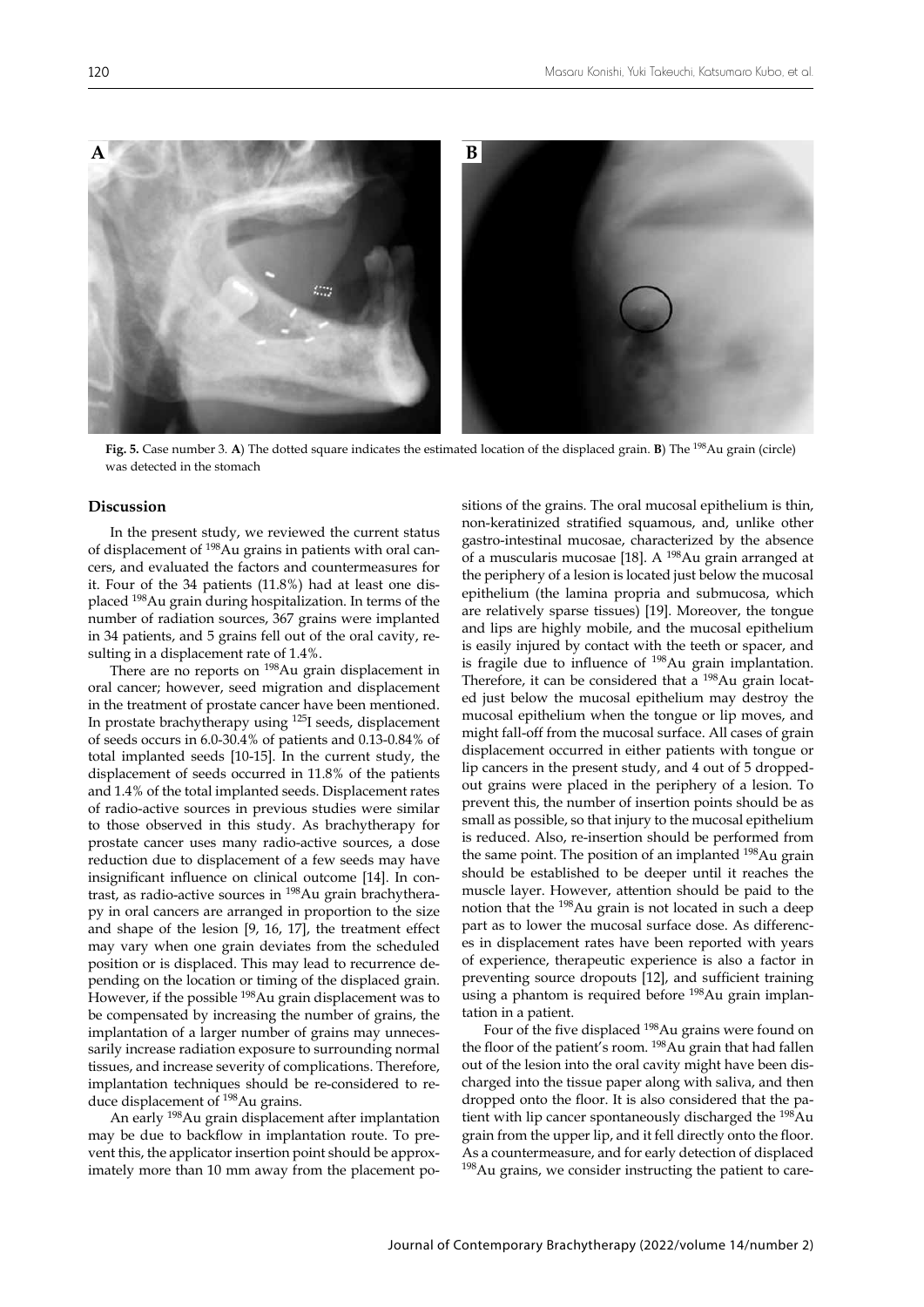fully examine the tissue paper when spitting saliva and to check whether 198Au grain was included in the saliva.

The exposure dose to the medical personnel at the time of implantation was similar to that reported in previous studies, except for case 1 [19, 20]. The potential reason for higher exposure dose in case 1 was the higher number of radiation sources and longer time of 198Au grain implantation, as X-rays were taken to confirm the number and position of 198Au grain implants. Since the exposure doses to medical personnel are expected to increase due to frequent monitoring of 198Au grains during hospitalization, healthcare providers should plan essential procedures early to reduce the exposure dose. Time required for checking the 198Au grain implants should be shortened, and the working distance between the healthcare provider and the patient should be increased. In addition, exposure doses for medical personnel can be reduced by allowing workers to work in shifts; hence, the number of staff should be increased. Among the four cases with 198Au grain displacement, three displaced grains were found on the floor of the patient's room, and if the displacement had not been noticed, medical personnel and cleaners could have been unnecessarily exposed to radiation.

In the groups with and without displacement of <sup>198</sup>Au grains, 1 of 4 patients (25%) and 2 of 30 patients (6.7%), respectively, had local recurrence of the tumor during the follow-up period. Only four patients had 198Au grain displacement in this study, but one of them developed a recurrence. In this case, the displacement of the 198Au grain occurred twice, and one of the grains was located inside GTV; therefore, the dose reduction due to the 198Au grain displacement might have led to local recurrence. The other three cases, in which the location of the displaced 198Au grain was outside GTV had no local recurrence. It is possible that the position of the displaced radio-active source affected local control. In case 2, two 198Au grains were displaced during hospitalization and the rates of estimated dose reductions were 28% and 17% in the first and second times, respectively. Local recurrence occurred after 38 months. The estimated total dose after the loss of two grains was 65 Gy, the lowest among the four cases, which may be a reason for a recurrence. However, in the case of T1 or T2 oral cancers with LDR brachytherapy alone, the radiation dose required is 60-70 Gy [21], and it was considered that the dose was not always insufficient in case 2. In addition, this patient experienced a recurrence after surgery. Recurrence after definitive treatment of head and neck cancers has been associated with a poor prognosis [22-24]. Overall salvage cure rate was reported as 21% for recurrent squamous cell carcinoma of the oral cavity [22], and two-year disease-free survival rate after definitive resection of recurrent oral cancer was 47% [23]. The more advanced the cancer stage at the time of recurrence, the poorer the prognosis: 73% in stage I, 67% in stage II, 33% in stage III, and 22% in stage IV [23]. Moreover, two- and five-year local control rates after re-irradiation with brachytherapy for recurrent oral cancers ranged from 53% to 72% [25, 26] and from 52% to 69% [26, 27], respectively. In this study, case number 2 had

a high probability of recurrence due to insufficient dosing. In this patient, the total radiation dose without the displacement of 198Au grain was 76 Gy, which was reduced to 65 Gy after grain displacement, suggesting that higher doses were needed for local control.

This study has several limitations. First, no statistical analysis was performed because of the low number of cases with 198Au grain displacement. However, we recognize that 198Au grain displacement is a significant concern because it affects not only the treatment outcome, but also exposure to medical personnel. Future studies enrolling more patients with <sup>198</sup>Au grain displacement should evaluate the consequences on treatment outcomes and determine methods to prevent displacement. This requires regular X-ray and survey meter checks to determine whether <sup>198</sup>Au grain has fallen off after implantation, and detailed records of medical personnel's exposure dose. Second, radiation doses were calculated using plain radiographs; thus, only the dose delivered to the entire lesion could be calculated. We were not able not calculate the specific dose reduction for the lesion part with the displaced 198Au grain. In the future, to examine treatment effect of missing radiation source, the dose of displaced 198Au grain should be calculated in addition to the irradiation dose of the whole lesion. In prostate brachytherapy, the number of displaced seeds was reported to be relatively smaller when inserted by a radiation oncologist with long experience [12]. Although the experience of radiation oncologist might influence the displacement rate of 198Au grains, we did not investigate this aspect in our study. Since the 198Au grains for a single-patient were implanted by several practitioners, identifying the one who implanted the displaced grain was impossible. In the future, association of experience of practitioners involved in brachytherapy and number of seeds displaced should be examined.

### **Conclusions**

The displacement of 198Au grains occurred in 4 out of 34 enrolled patients (11.8%), and only 5 out of the 367 implanted grains (1.4%) were displaced. Of the four patients with 198Au grain displacement, one had two displaced grains and experienced local recurrence. When performing brachytherapy with <sup>198</sup>Au grains for superficial lesions on the tongue or lips with significant mobility, care should be taken to avoid grain displacement. A displacement of 198Au grains causes radio-active contamination of the patient's room, which unnecessarily exposes medical personnel to radiation. Furthermore, displacement of 198Au grains may result in radiation underdosing and consequent tumor recurrence. Therefore, frequent monitoring of the radio-active implant is necessary for early detection of implant displacement.

#### **Acknowledgments**

The authors would like to express their gratitude to all the staff members of the Department of Radiation Oncology.